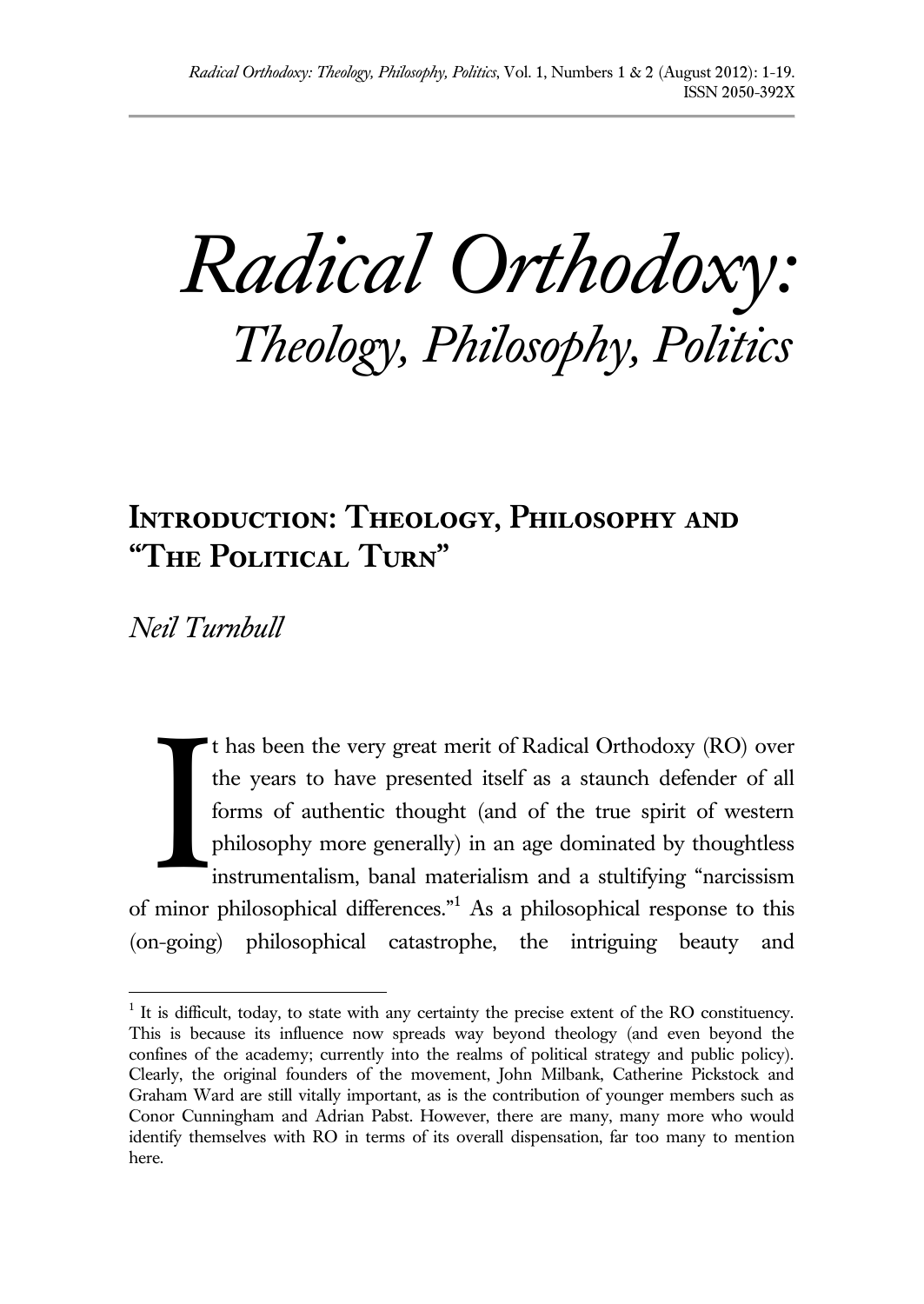intellectual bravery of RO has stemmed from its willingness to contest the intellectual legitimacy of the contemporary neo-liberal order, not via a standard "postmodern" aesthetics of unreason, nor in terms of a reconstituted conception of Enlightenment formal/procedural rationality, but, rather, in the name of another, *grander*, more substantive ideal of reason; one that, in opening thought out into realms beyond the "merely cultural" has managed to avoid the many and various conceptual *aporias* associated with the post-structuralist moment.<sup>2</sup> The philosophical question of human nature, what might be termed the anthropometaphysical question, has loomed large in RO scholarship in this context, and in academic spaces increasingly dominated by capital and state-logics, where anti-humanisms of various kinds seem to be both thriving and multiplying, RO has called for a return to a metaphysics of Christian humanism; one that recognizes that there can be no knowledge or self-knowledge in isolation from a metaphysical conception of the good (thus beginning the long process towards a viable idea of "ethical knowing", the only epistemology that can, in the last Marxist analysis, save our late modernity from itself).<sup>3</sup>

<sup>2</sup> Through a double politicization of theology and politics, RO theologians have begun to transform the way that we understand the nature of modernity, often through revisionary thinking about the nature of knowledge, the city, nature, technology, politics, culture and society. In this way, ROers have shown us why metaphysics must be conceived as part of (and essential to) any attempt to understand modern social reality in its full complexity and radical ontological uncertainty. Unusual within the academy of today, RO is a movement that *is widely noticed*; and with good reason. By way of anecdote, my experience of RO-related conferences and seminar events has been one of an experience of a profound non-dogmatic openness to the contemporary moment; one that supports a wide-raging and inclusive conversation—not grounded in fashion—founded upon an appreciation of the perennial need for serious reflection on the metaphysical dimensions of serious issues of the day. In a spirit of "true radicalism," RO has stood for the enactment of a universalism expressed as an embodied hospitality—what might be termed *a true cosmopolitanism*—and a *contra sec* attitude to all forms of intellectual inquiry.

<sup>&</sup>lt;sup>3</sup> As is now well known, in modern positivism the methods of experimental science were widely understood to have provided general criteria for a final demarcation between "authentic theoretical knowledge" and what is "merely expressed or shown." As a consequence, in positivist thinking all forms of ethical reflection and judgment were relegated to the subjective realm, and any talk of "ethical thinking"—or "ethical knowing"—were seen as "category mistakes." Thus in the positivist's epistemological universe, where "the ethical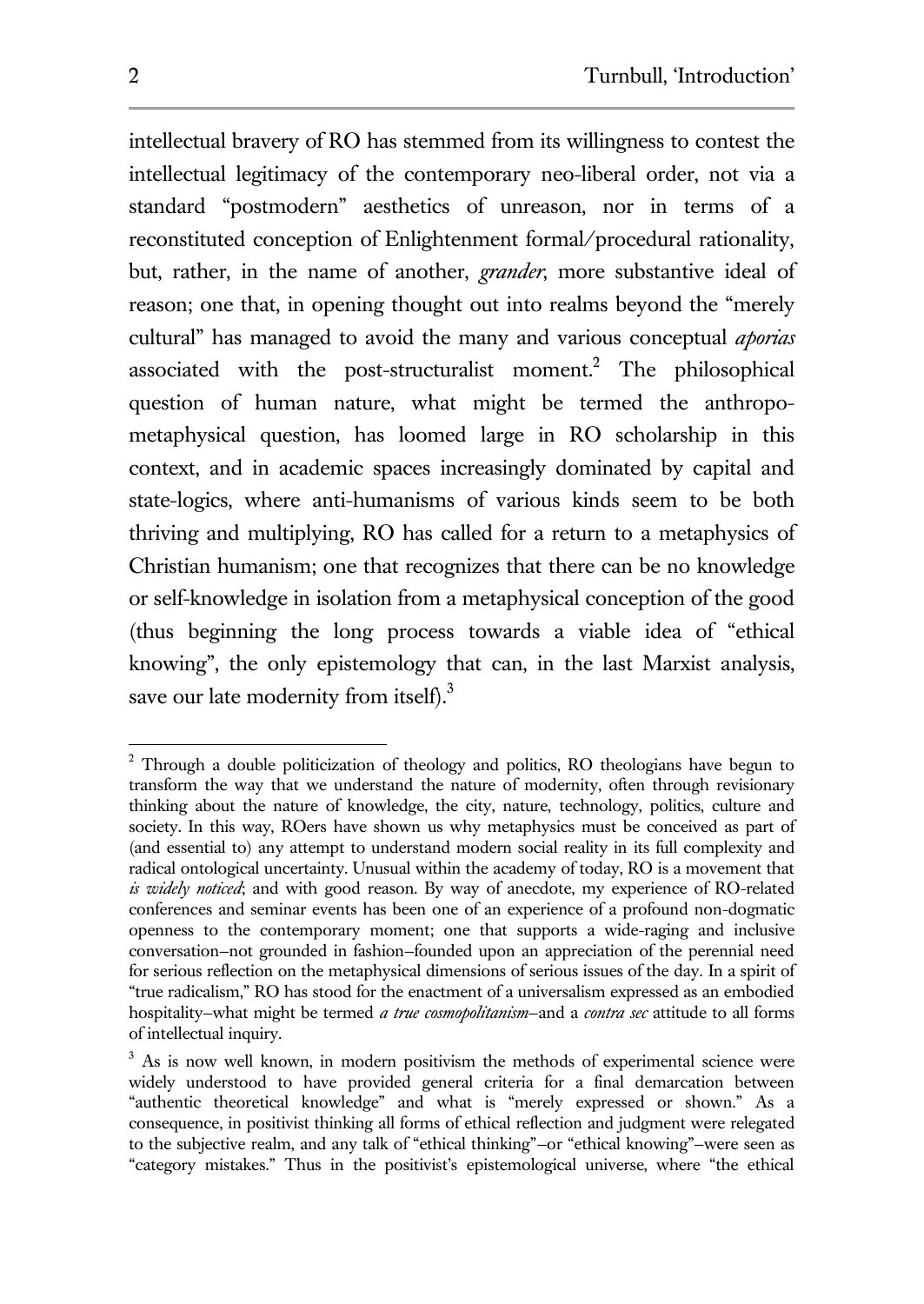$\overline{a}$ 

In this way, RO has also recently emerged a cultural signifier for a nonreactionary, theologically-informed, conception of *politics*; one where a Christian understanding of the significance of worldly life is recognized as the necessary theologico-political anchor required of any project of radical social change. $4$  Thus, importantly, for those, like myself, who still identify with the political ideals of the "old left", RO now stands as an important resource for all those wanting to expose the *philosophical* errors of the neoliberal era, an era that, in denying the reality of the social—a reality of ontological relation and relatedness, that is ultimately also a reality of belonging and participation— denies the truth of the human condition and it possibilities for collective betterment. 5 In response to the philosophical emaciation of the orthodox left, RO has pointed out that only a re-Christianization of political action can begin to repair the damage done to the social fabric of western modernity in the last 40 years. In its attempts to provide contemporary intellectual life with "another orthodoxy"—one simultaneously more theological and more radical in its willingness to

cannot know", modern science asserted its own counter-ethics: that we should refrain from all ethical terminologies when making epistemological claims, as they cannot be accommodated within a conceptually "unified science", and replace them with the *mathesis* of measurement. Against this, RO has taken up a distinctive hermeneutic position that views scientific knowledge as the result of a prior ontological illumination (from above). Seen thus, modern science provides us with knowledge, but it represents, as many pragmatist philosophers recognized, "only *one* type of knowledge" that "cannot be taken as the canonical standard for all forms of knowledge." See Bernstein "Introduction," 9. In this way, RO rejects Heidegger's claim that "science does not think." Science certainly thinks but only by dint of the illumination of its object realms by the good. Without this prior illumination, that is at the same time a "metaphysical relation", science would be little more that a useful fiction and a cognitively blind instrument.

<sup>&</sup>lt;sup>4</sup> What is needed today is a an "innovative" philosophical realignment of political forces, and in order to achieve this some significant conceptual revision, perhaps even an entire new metaphysics, will be is needed. RO has been at the forefront of such calls.

 $5$  More specifically, as a new alliance of orthodox theology and what remains of the orthodox, "pre-culturalist" and "pre-individualist" left, RO has emerged at the centre of a new social and political agenda, one that is attempting to reclaim, in a new Christian political vision, the vacated "social-democratic" intellectual territory once occupied by Keynes, Rawls and Habermas. When viewed by these lights, one of the most egregious problems of the last forty years (in political terms) has been the result of a left posing as "a radicalism without a tradition." Its wrong-headed flirtation with social and political liberalism can be seen as symptomatic of this.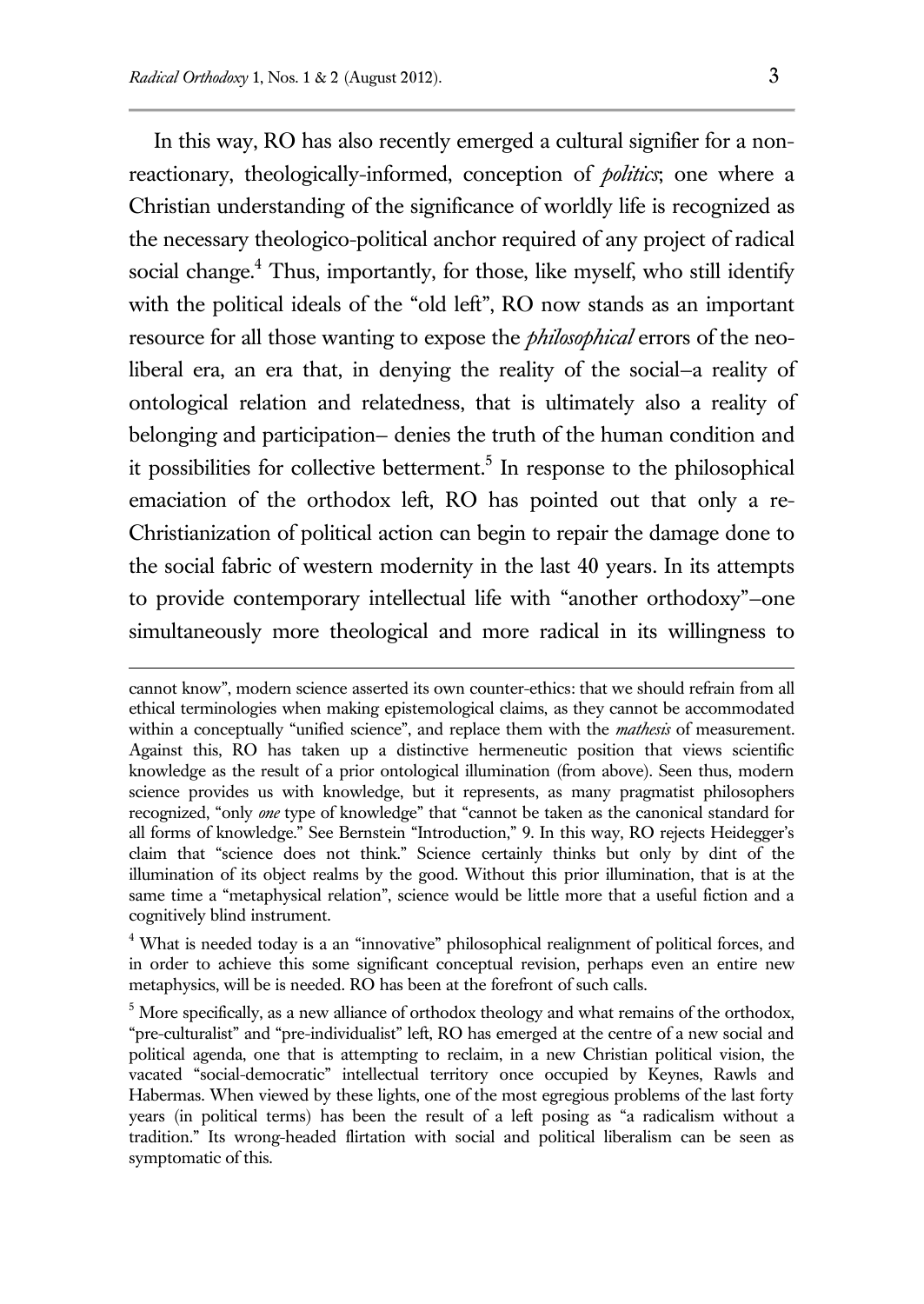challenge the "false conventionalization's" modernity—RO has offered us the possibility of another *Ausgang*, an exit from dislocated Enlightenment ideals in the name of a broadly Catholic metaphysical vision. In so doing, it has pointed us towards an ethical and political critique of the modern metaphysical order of birth, predation and death in the name of *another universal*—a creedally orthodox Christianity.<sup>6</sup> This orthodoxy is not some conservative, semi-superstitious, drag on progressive thinking. A creedally orthodox Christianity is "always and already" potentially transformative with respect to all social and cultural phenomena and so, for RO, it remains the ineliminable core of any western-oriented progressive political project.<sup>7</sup>

Thus RO reminds us that any theology (and metaphysics more generally) always articulates itself into the "social" and "the political." This was true of Plato and it remains so today (as Badiou has rightly pointed out). And this is an idea whose time has, again, now come (RO, as already suggested, recognized the importance of all this early on).<sup>8</sup> In RO styles of social critique, politics can no longer be viewed as an attempt "regiment" an increasingly recalcitrant polity, but should always be conceived as something that satisfies the deeper ontological demands for home, community and social participation; framed, as always, by metaphysicallysanctioned ideas of the common good.<sup>9</sup> Modernity's Machiavellian codes

 6 In RO discourses there must, of necessity, be an "outside" (or a beyond) as there is no *quidditas* without a constitutional transcendent. Seen thus, a Leibnizian form worldhood is not only impossible but also radically counter-ethical. Ethics, we might say requires a conception of being that is always something more than the philosophical articulation of "being as system."

 $<sup>7</sup>$  As John Milbank has pointed out (here, through his involvement with the setting up of this</sup> journal).

<sup>&</sup>lt;sup>8</sup> For RO, the decay of the political in the age of neo-liberalism, and its emergence as "mangerialism", can only be addressed by means of a theological vaccination of the social. In this way, RO's political vision is distinctive, and differs from those on the left who believe that the social is in itself "self-transforming."

<sup>&</sup>lt;sup>9</sup> Orthodox sociological accounts of the rise of the modern have neglected to take into account the way in which modernity's most significant organizational form—the modern state—legitimized, and continues to legitimize, itself by means of the re-invention and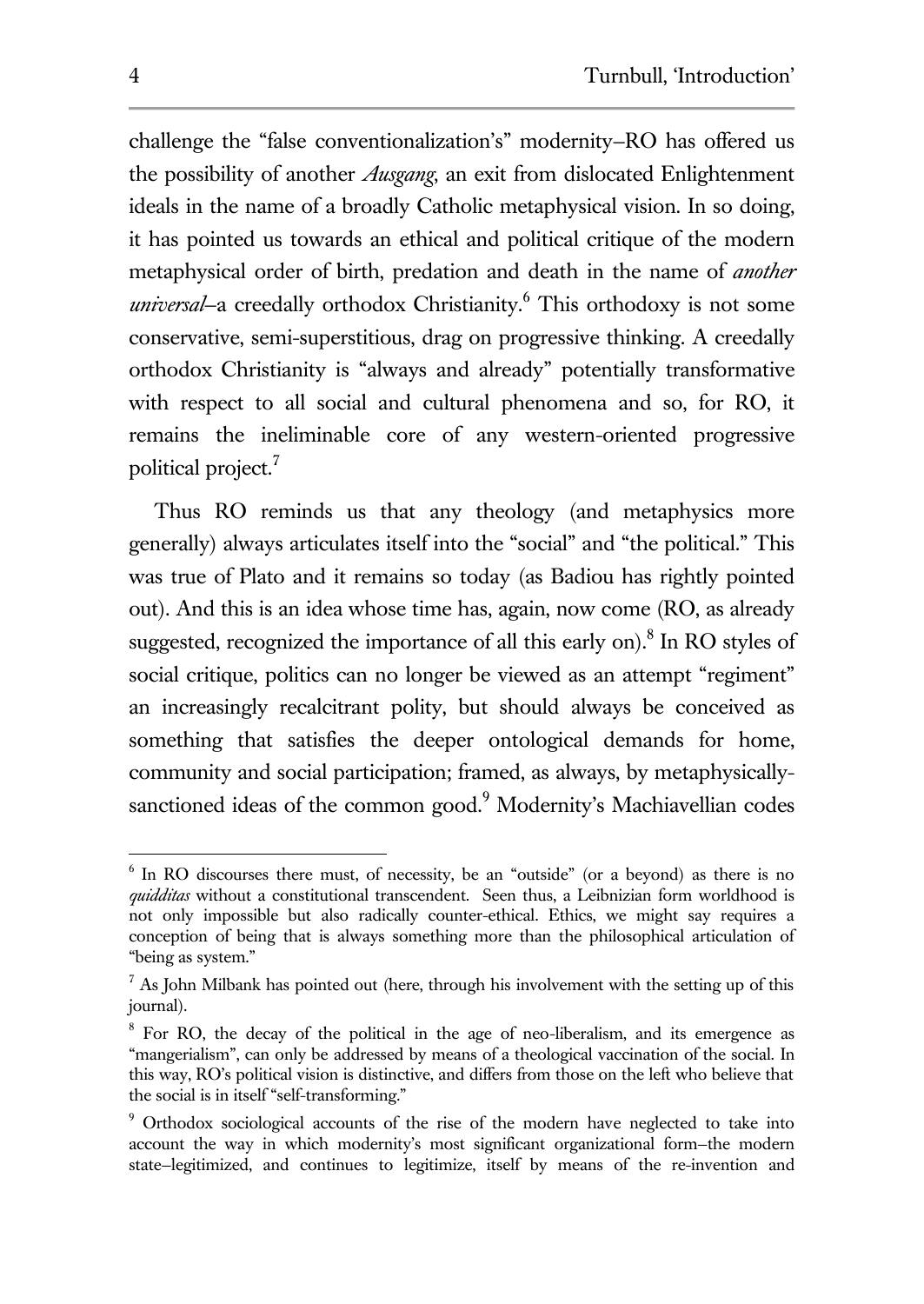of politics forget this, and RO continues the tradition of Christian Humanist opposition to the Machiavellian politics of manipulation (a theme that was powerfully articulated in the work of Erasmus). Moreover, as RO theologians have often pointed out, the consequences of a politics without a guiding metaphysics are always deeply nihilistic, revealing the extent to which modern politics has undermined its own attempts at a (manipulative) worldly self-founding—because, in the end, all such attempts only engender the, now universal, modern pathology that "nothing is inherently worth doing" and that there is a "terrifying emptiness lurking beneath all things."<sup>10</sup>

For RO, then, any progressive politics, any attempt to engage with the world and transform it, presupposes a metaphysics and ultimately a *theology*. <sup>11</sup> It may sound odd to some to view as both "radical and critical" a movement that is conservative in theological orientation, but Western

<sup>10</sup> See Taylor, *Sources*, 18.

redeployment of orthodox religious values, symbols and institutions. As such, the modern state cannot be conceived as religion's "more functional" secular replacement (as Hegel famously claimed). It is, in fact, more usefully conceived as founded upon "quasi-charismatic factors"—to the extent that the modern state, and *mutandis mutandis* modernity itself, must be seen as a new theological-political reality. Seen thus, the event of modernity did not give rise to secularizing movements *as such,* but rather to new theologico-political configurations where religious factors and forces were more subtly, but no less centrally, significant. Secularization in many ways involved the recuperation of religion and its subtle redeployment as an a political instrument within much wider social and political projects; to the extent that modernity can be seen to require its own, ersatz, religion as a necessary but sometimes "dangerous" supplement to its political projects. Nationalism, consumerism, and, more latterly, media cultures can be viewed as ersatz modern religions in just this sense.

 $11$  We must mention here RO's relationship to the so-called "Red Tory" phenomenon, and its associated idea of "the Big Society"—as developed with verve by Philip Blond in recent years. This was a high Tory version of RO politics; a tradition that has always been implicit within the political trajectories of RO, where notions of political aristocracies and wise elites have formed central planks in a wider critique of the modern. In essence, Red Toryism amounts to a Chestertonian critique of neo-liberal globalization in the name of Catholic Social Teaching (combined with very particular ideal of Englishness). Importantly, David Cameron's conservative party, I suggest, would not have been elected without a supporting framework provided by Red Tory ideas and arguments (that are now, perhaps, passing into the realm of ideology). What must be said here is that RO is almost certainly, overall, much better positioned as a version of "Christian Socialism"—to the extent that Red Toryism now appears as a "practical theologico-political experiment" that reveals the practical-political limits of any attempt to "Christianize" the contemporary political terrain.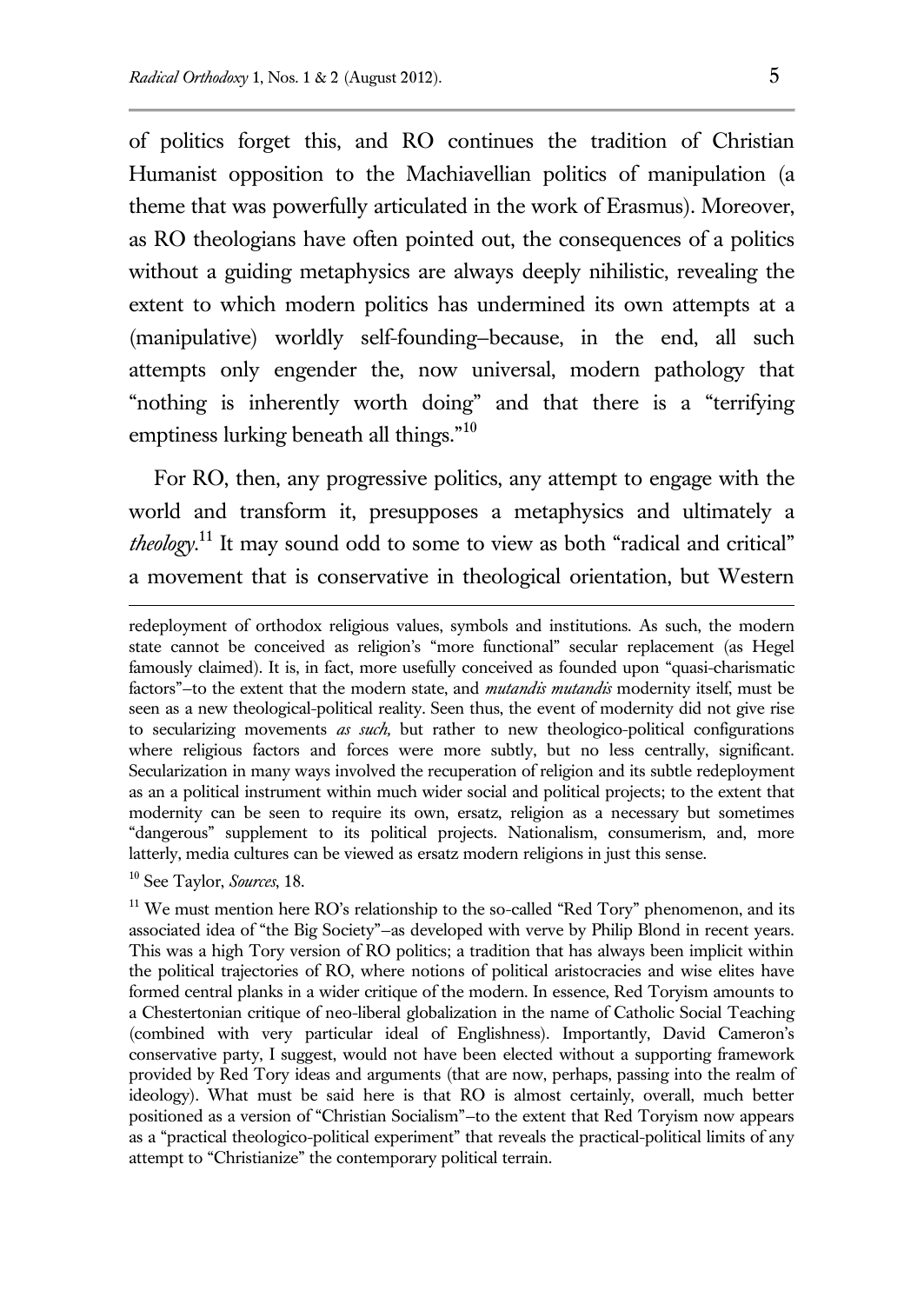societies are changing very rapidly and old allegiances and historic animosities are shifting at a pace<sup>12</sup>-and in many ways RO today now presents itself as a cultural and political movement *à la gauche*, occupying the space of what used to be called "the left" in the name of another, counter-Hegelian, conception of history and polity.<sup>13</sup> It is with great pleasure, then, that we can announce the next phase of Radical Orthodoxy; one that, in building upon these prior theological initiatives, is now beginning to explore, in a more systematic and purposeful manner, the way in which an alternative Christianized metaphysical account of the modern (and its pathologies) can provide the basis for an *alternative modernity*: one based on the "real universals" of the common good and the ennoblement of the individual. Through this new on-line journal *Radical Orthodoxy: Theology, Philosophy (RO:TPP)*—and its yearly print sisterpublication, *The RO Annual Review*—RO will continue to work at the interface of theology, philosophy and the social sciences in an open, imaginative and non-dogmatic way with a view to developing a Christian alternative to an increasingly hollow (neo)liberalism. Through this journal, it will now express its distinctive theological voice in order to address a variety of pressing social and political concerns, especially the theological and philosophical dimensions of the contemporary crisis of capitalism (and the West more generally). This if the first edition of *RO:TPP* and we hope that you are excited about this initiative as we are.<sup>14</sup> A few words

 $12$  Western economies and polities are in crisis, with no obvious long-term solution in sight other than labor intensification and heightened forms of social control. The slow corrosion of a liberal version of modernity that began in the 1930s (seen in the rise of a politicized paganism) has now begun to affect modernity's liberal ideological core, rendering classical liberalism a busted historical flush (despite numerous ideological offensives). However, politically voided voices within the academy remain eerily silent on the wider significance of this "event."

<sup>&</sup>lt;sup>13</sup> See Milbank, "The Grandeur of Reason," 367.

<sup>&</sup>lt;sup>14</sup> The first issue demands that we reflect on the nature of RO today - it forces us to interrogate a deeper question of identity. What is RO is today's world of global economic crisis? Clearly, in broad terms an agent of catholicization (broadly construed) but also a space, perhaps the only "space" where intellectuals and scholars from theological, philosophical and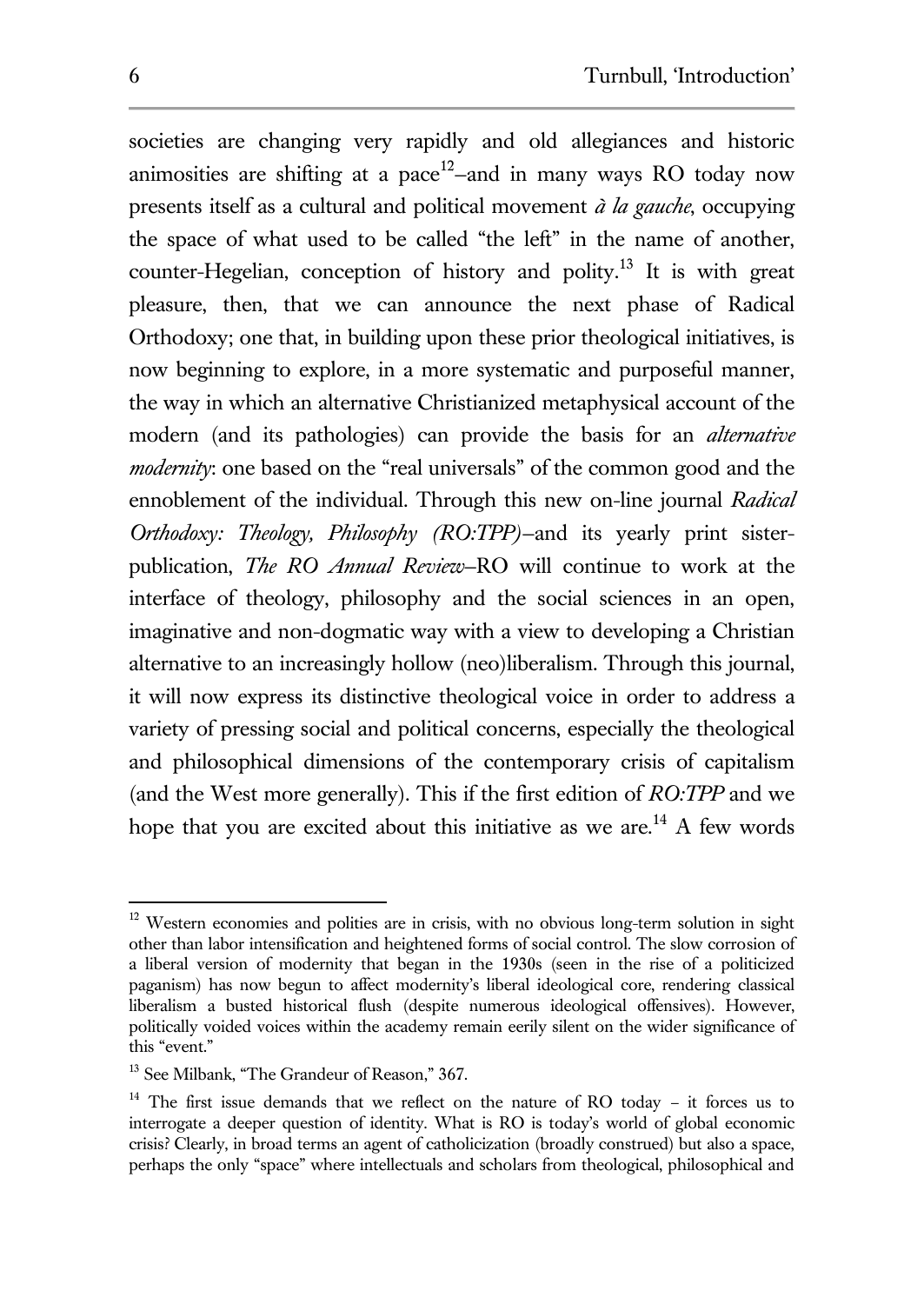from the start about our editorial policy. *RO:TPP* as a journal will address contemporary theological, philosophical and theologico-political issues via a unique combination of the academic and the current; the intellectual and the popular. The editorial team also wishes to maintain the democratic spirit of intellectual liberality and non-partisan inquiry that has defined RO over the years, and we sincerely hope that the journal can function as a new philosophical forum—an opening onto an engagement with the secular world that is mutually informing. We welcome submissions from scholars working in/with any religious tradition, as well as from atheists and agonistics wishing to contribute (or critique) what we think could well amount to the emergence of a nascent post-neoliberal *zeitgeist.* The journal will appear online, four times a year, through a mix of standard and special issues. We especially encourage submissions from younger scholars and we would hope that the journals can function as a nursery for the development of young academic talent.

This augural double issue comes in four parts. The first part is a special section on the metaphysics of life, the second a non-thematized selection of academic papers, the third a series of interviews with political figures, philosophers and theologians who we believe have crucial things to say about theology, philosophy and politics as well as the usual review section. The papers in the first (special) section were originally delivered at the Centre of Theology and Philosophy conference in Krakow in June of last year and are all, some more explicitly than others, dedicated to an examination of the wider significance of the new vitalist moment in contemporary philosophy. All explore, in their own way, the question of relationship between the metaphysics and politics—the question of how an understanding of what life *is* conditions our specific claims on how it should be lived both personally and collectively. Some attempt this via consideration of the theological, philosophical and political significance of

social-theoretical backgrounds can explore the nature and limits of contemporary intellectual controversies in a spirit of fraternity.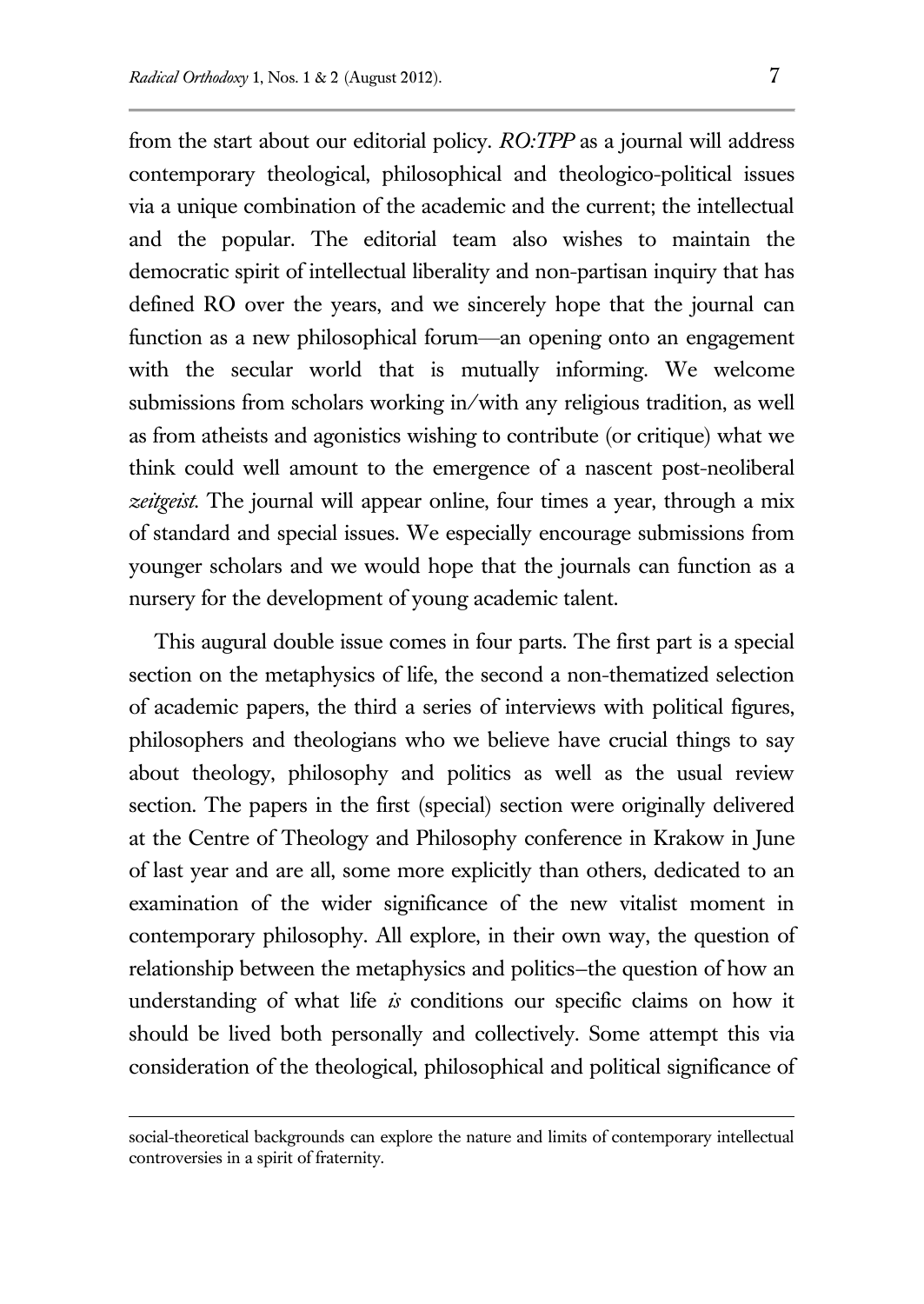the neo-Bergsonianism; others through a critique of modern naturalism and biologism; others still, by attempting to forge a break with scientific metaphysics in a way that makes human life more redolent with significance (that points the way towards another idea of modern *life*). Taken as a whole, the papers in this section address the issue of how a metaphysical conception of life impacts upon the wider social, cultural and political conditions under which we, in the West, now live; and why today, a theologically informed conception of life offers a clarity and real sense of intellectual illumination in a late-modern intellectual terrain that for many appears to be thicket of impenetrable obscurity. The discussion of this issue is ongoing, but we hope that these papers represent the beginnings of a new appreciation of the way in which Christian theology, in tandem with contemporary philosophy, can begin to contribute to a deeper and more sophisticated understanding of the ethics, politics and metaphysics of life in a modernity than clearly needs a new philosophical identity and a renewed sense of theological direction.

In this first section, William Desmond, in his piece, explores the philosophical dimensions of life through his now—widely celebrated—idea of *metaxu*, "the between." Desmond's perspective is in many ways inspired by Heidegger, in that he emphasizes the importance of the "happening of being" and the poetics of an "originary coming to be" in an openness that suggests the need for metaphysics beyond a univocal givenness. As such, he takes Heideggereanism beyond its Husserlian preoccupations with "the thing" into a genuinely innovative metaphysics that views things as "spaces" open to the possibility of transcendence. In the piece published here, he develops this perspective in relation to the philosophical problem of transience and surfacing. Surfaces, he argues, are an important example of a metaxological relation, as they are porous openings through which we are "given to be." Surfaces thus open onto a series of "other relations", to an order of creation that is more primordial than that of evolution. This is an order of being that is more to do with passion and relation than to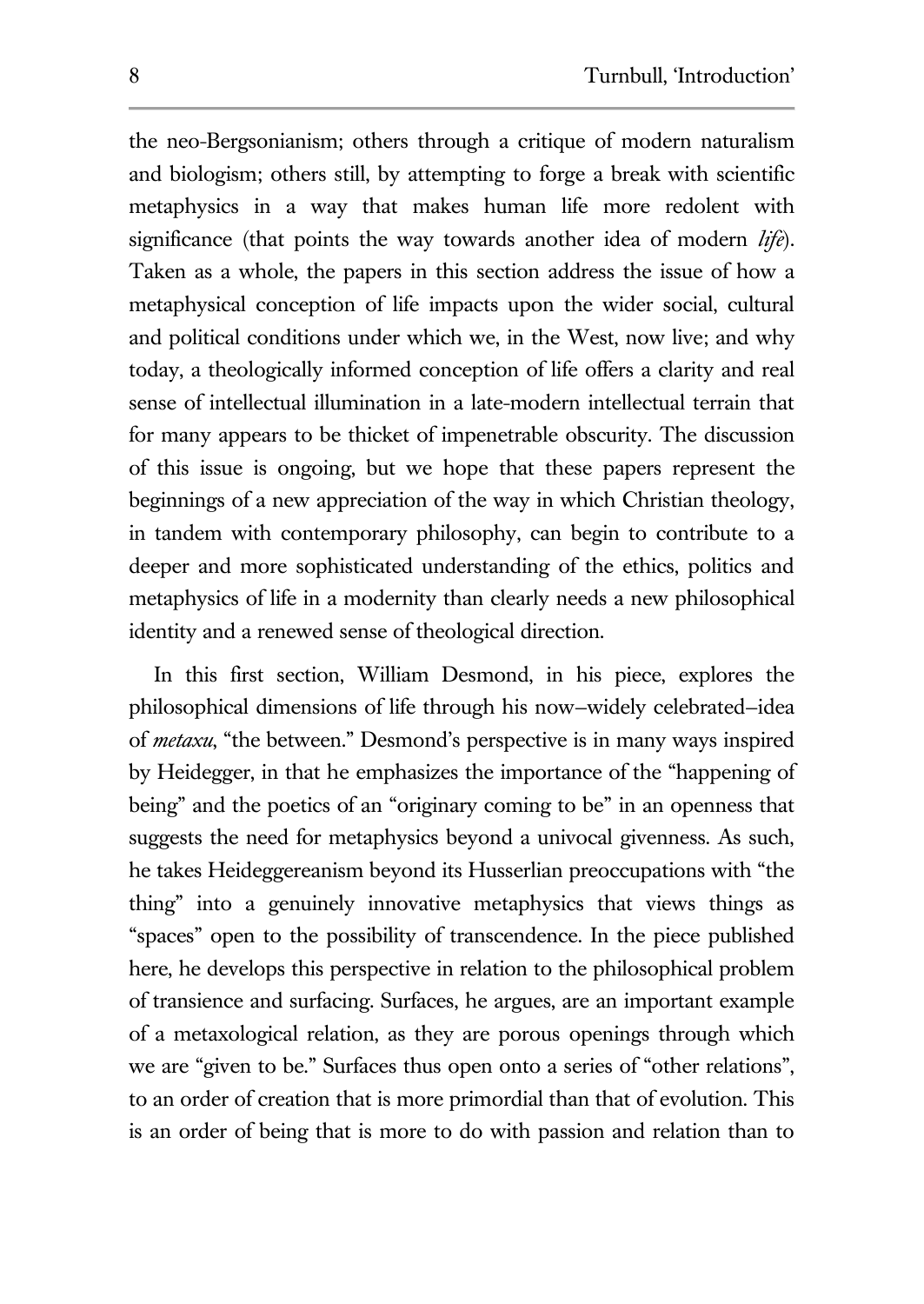the Spinozist metaphysics of self-preservation—thus showing the extent to which the modern liberal striving to be, to preserve oneself in the face of Hobbessian "war of all against all", is in fact a flight from oneself, from the true source that allows one to be. In order to appreciate the importance of life on the surface, Desmond suggests that we acquire a different sense of mindfulness, one that recognizes that surfaces are in fact the depths, thresholds between "the above" and "the below." Surfaces, we might say, force us to recognize the importance of the "ontology of the vertical"—an ontology that the horizontal metaphysics of modernity cannot conceive (an important theme in RO discussion over the years) and an ethics and politics that is always open to "a beyond." In this way, Desmond shows us to bring the modern back to the surface, from its buried forgetfulness in the mine, a modernity where, as Freud recognized the truth can only be excavated, dug out from below.

In Graham Ward's piece, RO-style critiques of the errors of "autonomous reason" are carried over into an examination of theological significance of contemporary research in the neurosciences as well as the wider philosophical and political significance of *embodied affect* (especially the so-called 'affective turn' in contemporary thought, brought to a certain fruition in many ways by the work of Gilles Deleuze). In this regard, Ward explores the importance of the meaning of "experience"—defined more broadly than "mere sensation", as the sense of something "experienced," a connotation that implies feeling as much as it does perception—for the way in which we understand human life. For Ward, experiences are never solely "our own but singularities that exist apart from individuals"—and hence are necessarily fluid and mobile; can be given and received; owned, shared, perfected or destroyed. Ward frames all this in terms of a wider series of reflections on the theological problem of the formation of the soul, especially the question how to understand the processes involved in its sanctification. In Ward's view, the sanctification of the soul is fundamentally an affective process that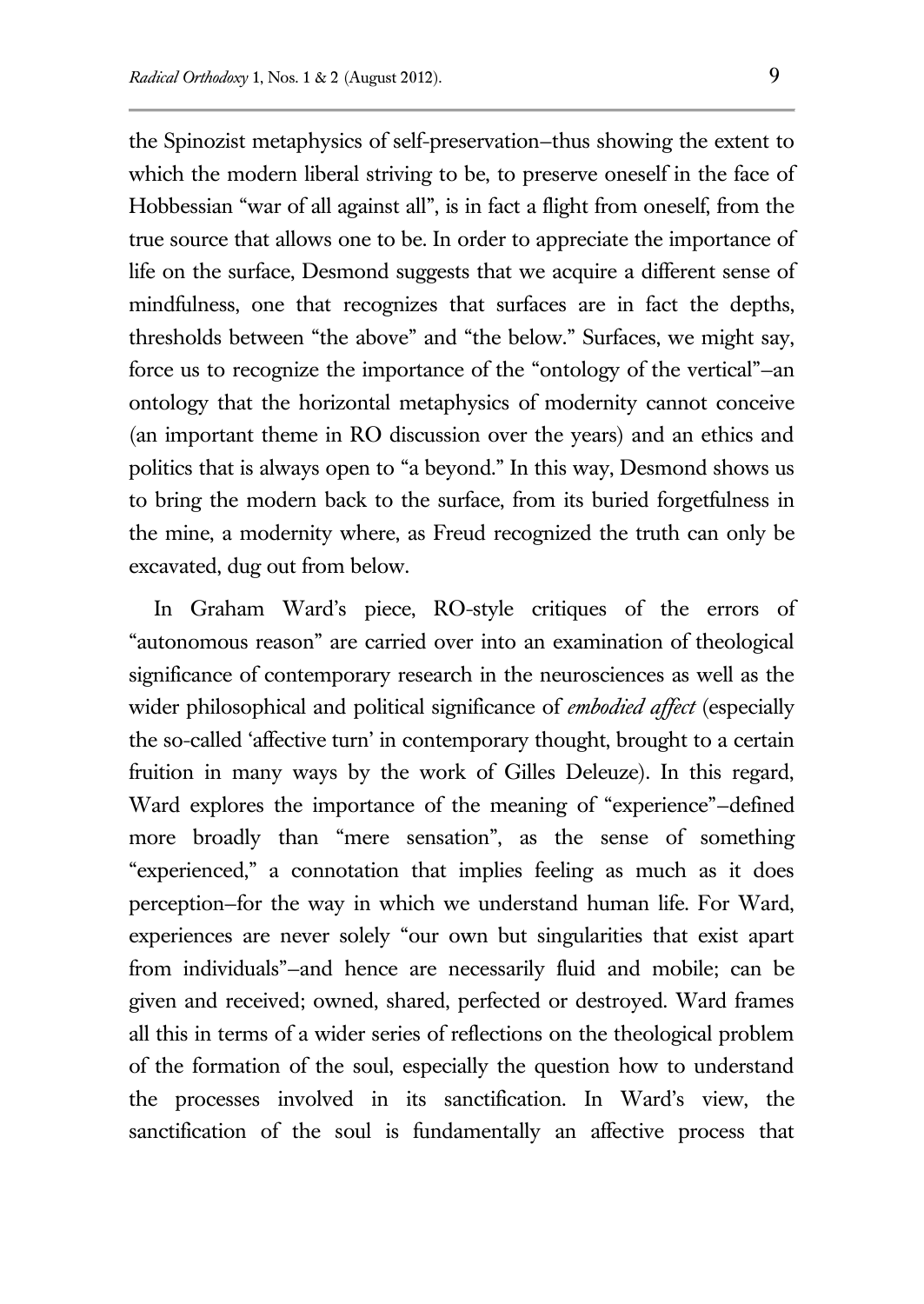bypasses and predates both cognition and action. This process, he argues, takes place across the entire life span—a process that involves transforming "hearts of stone" to "hearts of flesh." More theologically, this shows that for Ward radical incarnation operates at the level of somatic experience, and this, in turn, creates the demand for a new theology of affective life. Clearly, situating our conception of ourselves in terms of "affective life" shows the extent to which philosophy and theology can no longer begin from the assumption of the self-contained individual of modern liberalism (such a perspective will clearly demand a radical rethinking of the economistic ideal of the '"possessive individual" too).

Louis Dupré's paper explores the historical dimensions of the idea of a natural desire for transcendence, a view that suggests that human life must be understood in relation to a goal naturally desired yet fundamentally unattainable. This is a desire that anticipates the attainment of a goal that surpasses human powers and shows the extent to which human nature wills itself to be "more than itself," a notion that clearly has profound implications for our conceptions of ethics and politics. Dupré points out that nominalist philosophy rejected this idea of a natural desire for God and deemed God's decisions to be irrelevant to our expectations—thus paving the way for the modern conception of "true desire" as one of worldly adaptation (the basis of psychoanalysis and the modern therapeutic). In modernity, knowledge of God was now deemed to fall outside of philosophy—and in response philosophy attempted to define its own idea of God, "the God of the Philosophers," via an idea of divine creation grafted upon the more limited conception efficient causality (although, contra Lutheran objections, this was not the result of an Aristotelian debauchery of the theological terrain, as Dupré observes). In this way, Dupré shows not only why the idea of a desire for God is hard to conceive of from a modern philosophical vantage point but also why thinkers in the Middle Ages would have found it hard to imagine nature without a transcendent warrant, suggesting a certain relativity vis-à-vis the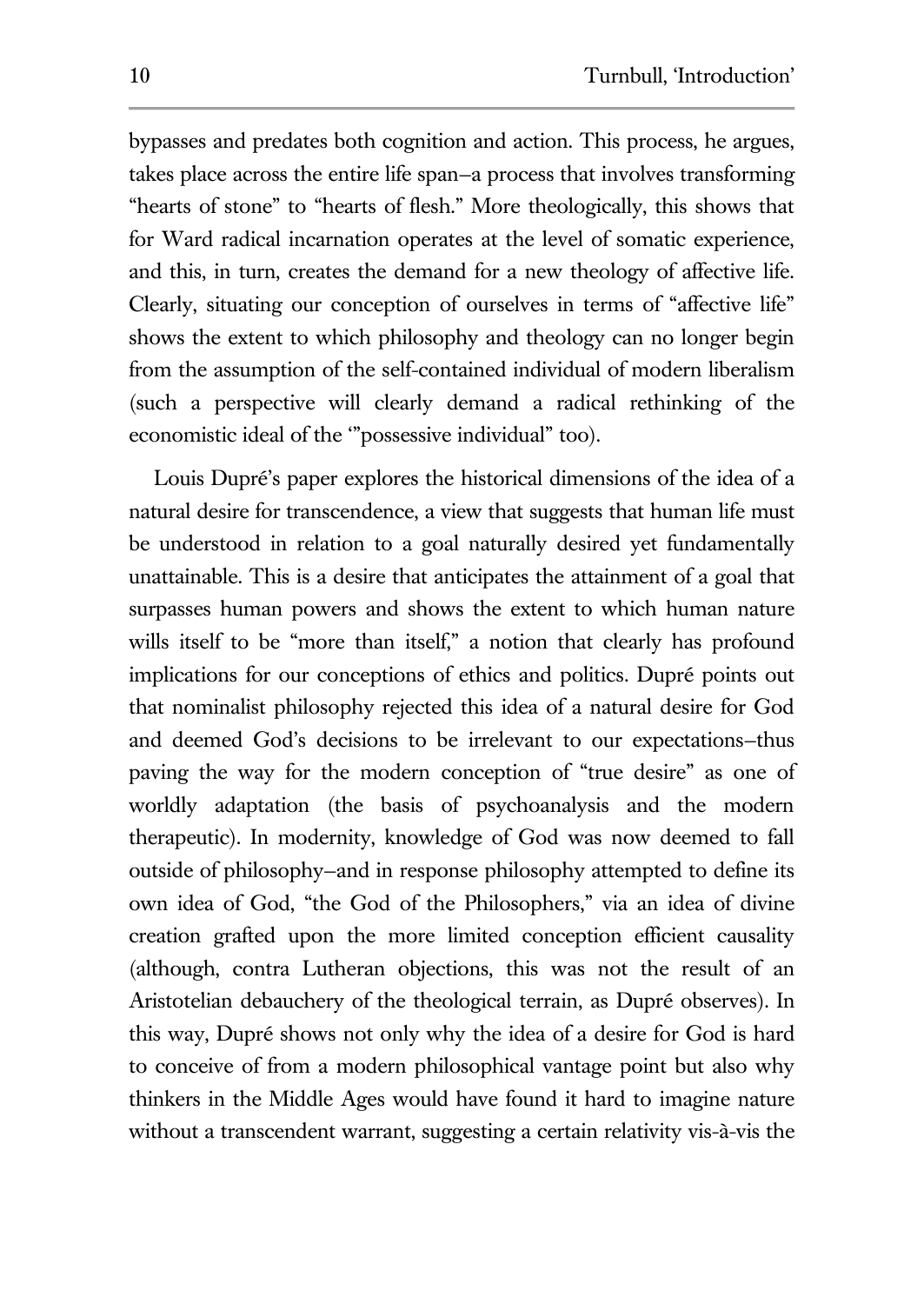metaphysical orientations of these two epochs. Dupré goes on to contrast the modern idea of creation with that of Aquinas. For Aquinas, creation was conceived something quite different from efficient causality as he conceived it as a quasi-formal causality (an idea that has been resurrected recently by the new Whiteheadians). Moreover, according to Aquinas, all creatures seek a similitude with their creator that corresponds to their nature—and so for intellectual creatures the highest desire is desire for the highest knowledge. In this scheme, all human spiritual activity thus already implies a transcendent goal and it is this that gives human life what might be termed its "intellectually adventurous quality" (another theme explored by Whitehead)—an idea that again should form part of any adequate politics of the modern. More recently, Dupré observes, the natural desire for transcendence has reappeared as an important theme in contemporary philosophical thought and here he notes that Heidegger is the central figure. After Heidegger, the question of the natural desire for an infinite ideal, constantly pursued yet never attained, re-emerges and thus opens up a space for new articulation between the theological and the philosophical. In this way, Dupré argues that contemporary philosophy has exceeded Kant in its commencement of a reflection on experience no longer constrained by fixed ideas of the a priori. Metaphysics reappears in this context, as an active inquiry into the transcendent horizon of being—something that reinstates the natural trajectory of the mind towards a transcendent terminus.

Beáta Tóth, in her piece, examines the paradoxical nature of the relationship between "life" and "eternity" in theology and philosophy. Life, as she points out, seems at first glance to be the antithesis of eternity, as it is deeply implicated in the natural processes that lead to death. However, she also points out that in Christian theology the relationship between earthly and eternal life is far more complicated that than this, especially once we recognize the importance of the idea of a "living eternal God" in scripture—and she explores how ideas of life and eternity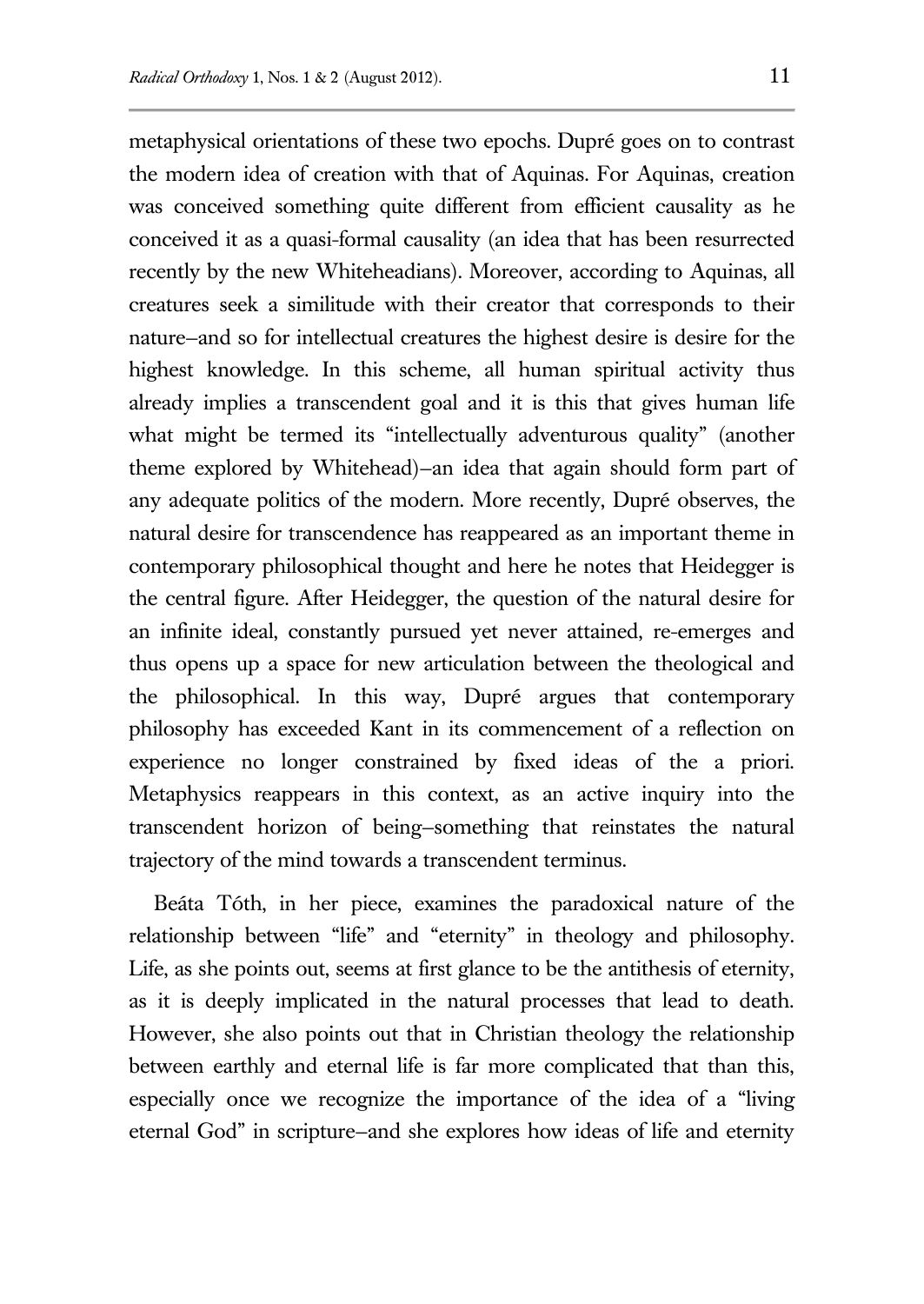intersect at many points in Christian theology. In this regard, Tóth contrasts how the relation between these two temporalities has been conceived in the Thomistic tradition, with the conception found in the work of Hans Urs von Balthasar Here, Tóth shows how, for Aquinas, the idea of eternal life does not function as an organizing concept as it is always subordinated to ideas of divine immutability. For Aquinas, rather, eternal life was a conceived in an "intellectualist" way, via the eschatological promise of a future beatitude in the contemplation of the beatific vision (showing how one of the key issues to be addressed by any contemporary metaphysics of life is the metaphysical status of the "the intellect"; the question of whether the intellect, as something living, possesses a special ontological status within life, with God conceived as a the highest and most perfect intellect). Against this, Tóth contrasts Balthasar's soteriological conception of eternal life. She points out that Balthasar is responding here to what he perceives as a lack in the Thomistic tradition; the importance of understanding eternal life in relation to Christological mediation, as through Christ Balthasar claims that eternal life has entered *earthly life* once and for all. In this way, Christ fills earthly life with eternal content and Tóth suggests that Balthazar permits us to understand eternal life in full continuity with earthly life, and in so doing allows theologians to recuperate a more significant idea of life (again, the wider ethical and political significance of this should be immediately apparent).

John Milbank, in his piece, examines some metaphysical issues associated with Darwinian evolution. He notes that Darwinism is founded upon a Newtonian-Malthusian metaphysics— one that is both mechanistic and hyper-competitive—that shows that in many ways Darwinism is in strange collusion with its Christian fundamentalist enemies (even though its key idea that "life evolves" does not, strictly, imply a rejection of any theologically orthodox metaphysics of creation). Thus Milbank tries to sidestep what he terms "the fight between two fundamentalisms" and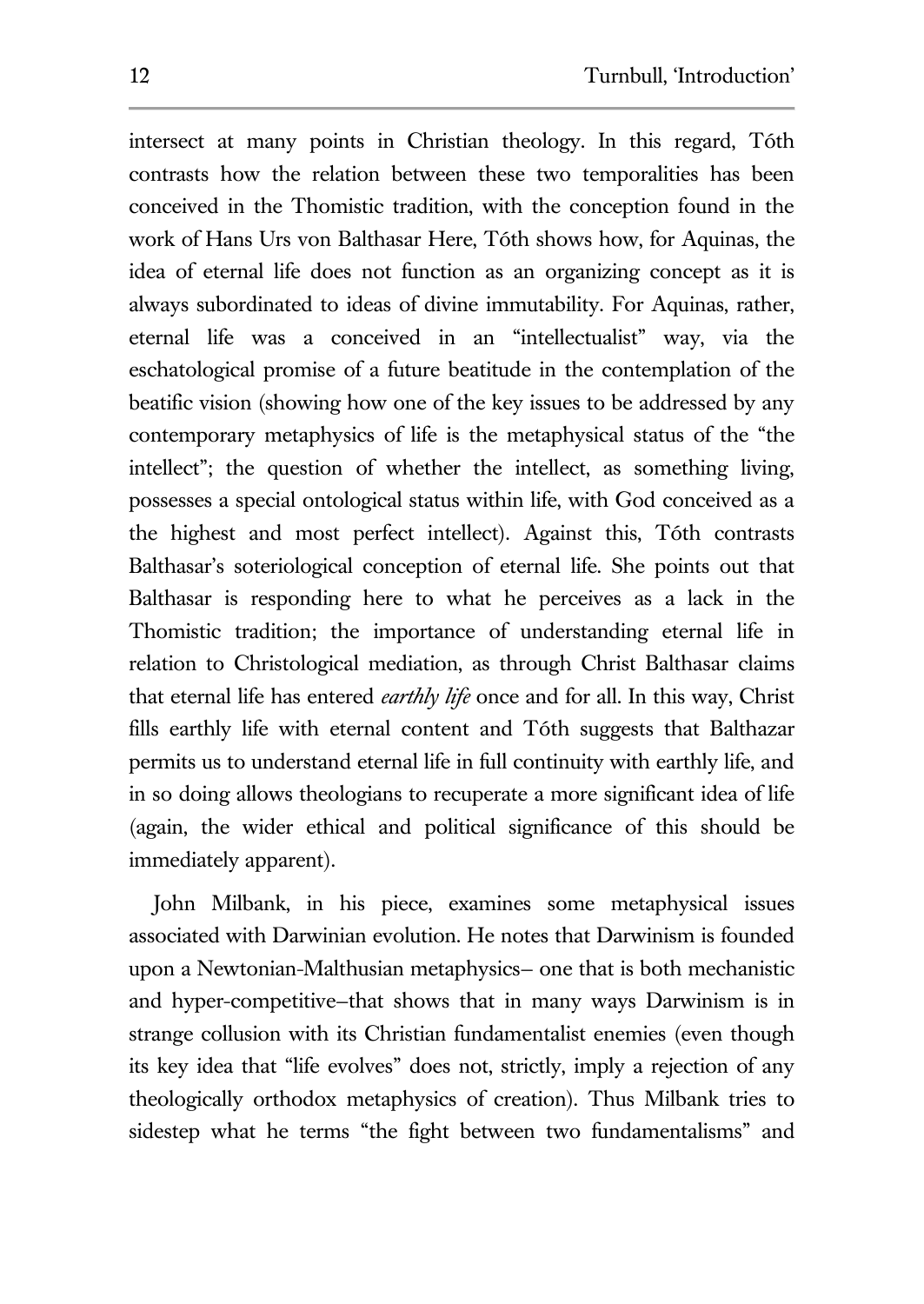searches for an alternative vitalist neo-Bergsonian conception of evolution, one that rejects as "mystification" the idea, central to all forms mechanistic metaphysics, that life is epiphenomenal. In this vein, Milbank points out that to date Darwinism has begged the question of the ontological status of the living agent—for what is it, exactly, asks Milbank, that seeks to survive in the survival of the fittest? More generally, he asks why should there be unities in nature at all (rather than just the meaningless *glissando* of a perpetual organismic fluidity). This may suggest that a conception of evolution in line with a Bergsonian idea of *élan vital* would be sufficient in this regard. However, Milbank rejects any immanentist conception of vitalism, in that for him all such conceptions are secretly dualistic and hierarchical. Milbank also draws out the wider political consequences of unreconstructed Bergsonianism and shows how, in their radical nonrelationality, they reduce the position of the creature to one of passive subservience in the vital flow, where the only salvation is a Stoic *amor fati* and ultimately "self-abolition" (a critique of the modern Stoic conception of ethics and politics that has been central to RO over the years).

Adrian Walker examines why human beings must be conceived as "original wholes" that art and technology cannot replace (but to which only stand in a mimetic relationship). Drawing on Goethean ideas of life as the primary phenomenon, and Aristotle's conception of life as motion and rest, Walker explores what the originality of life, especially human life, consists in. For him, it is an original imitation of the divine. More specifically, life, for Walker, is essentially God's self-communication to the extent that in his view even the humblest form of life is a window in the heart of God who causes it in its original wholeness. Here we have another theologically-inspired critique of technological voluntarism and reduction, and a glimpse of what an alternative mimetic conception of life might look like.

Agata Bielik-Robson examines the claim that 'denaturalization' is the main point of demarcation between Greek and Jewish thought, as the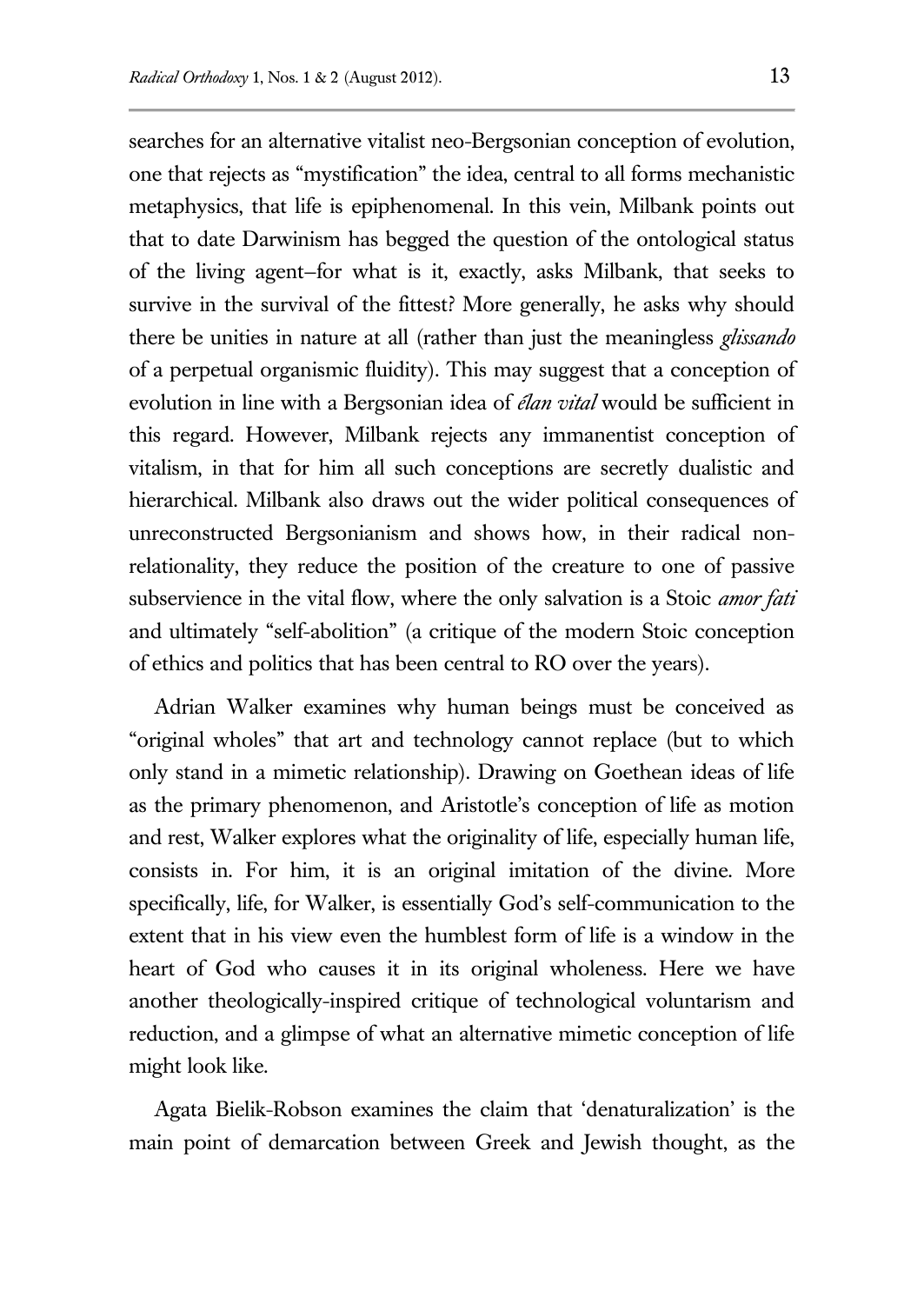latter stands of the signifier of an exodus from humanity out of its bondage to the natural order. However, she points out the relationship here is more complex, "dialectical" even—as can be seen in Nietzsche's quasi-messianic conception of nature that views the natural order as one of perpetual self-overcoming. Robson points out that for contemporary Jewish philosophers—from Benjamin to Harold Bloom—this cyclical, selfenclosed, idea of nature is "simply boring", and in response they offer a "messianic vitalism" that goes beyond mere life "for the sake of life"—into what Derrida termed "life beyond life." In this way, in contemporary Jewish thought denaturalization is not, contra Nietzsche, the basis for a vengeful hatred of life, but rather the very possibility for life's enhancement—an agonistic eros within which one recovers a more authentic idea of the natural (and one's spontaneous needs) for the purposes of a higher will and an experience of life as a series of "tender yeses." In this way, the Freudian "sadistic superego," although fundamentally a site of an historic, ontological, trauma, is not merely destructive or degrading but fundamentally ontologically productive empowering and creative in relation to the blind and inhuman repetition of natural life. In viewing life as more than "mere nature," this piece shows that another life, beyond that of mechanistic repetition, is possible.

Stratford Caldecott, in his piece, asks whether, along with the three scholastic transcendentals of "the good", "the true" and "the beautiful", we can legitimately conceive of life as a transcendental. In this way, he explores the intuition that everything possesses a certain quality of "aliveness" – to the extent that the entire cosmos can be seen as in some way "alive." Caldecott answers in the affirmative here, proposing a conception of living beings that views all existents as internally and not externally related. Drawing upon the ideas of Aquinas and Balthazar, Caldecott suggests that the idea of "self-giving kenosis" can be viewed as analogically present throughout creation, to the extent that, ontologically, the true existence of a thing, its "real," must be viewed as "the giving of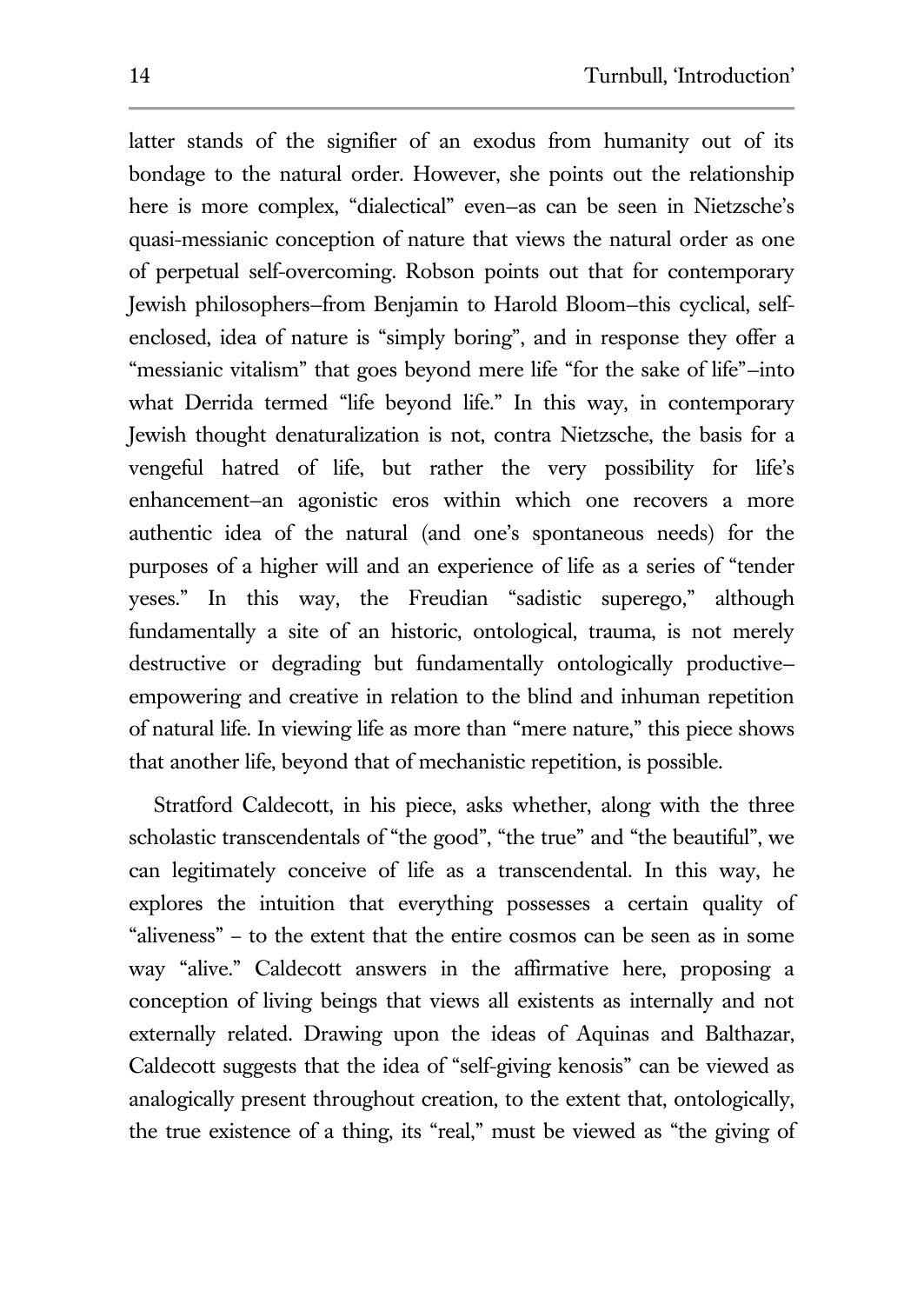itself." However, given the deathly reality of the fall, Caldecott recognizes that everything cannot be alive *now*, showing the extent to which life is peculiar *eschatological* transcendental.

Chris Hackett explores the difficult (for him "vexing") relationship between theology and philosophy. For Hackett, Philosophy has generally understood itself a critic of the religious tendency towards anthropomorphism. However, he points out this cannot be the last word on what philosophy is, and he shows how, as Porphyry pointed out, the question of God remains philosophy's greatest issue. Moreover, Hackett suggest that philosophy does not only aim to reveal an impersonal truth, but to realize this truth, to make us *live it*—to make it flesh. Hackett points out that Christianity provides us with a model for philosophy here, as it presents us with a way, as the Patristic recognized, where "truth" and "life" become one. As such it can be seen as philosophy "at its most philosophical." For Hackett, love of God, in Christ, opens up the possibility a new rational comprehension of the truth and new beginning for thought—a mode of thought revealed from above that, paradoxically, allows the philosopher the philosopher to "plumb the depths" in an apocalypse of truth where the word is made flesh. Philosophy, we might say, speaks only of "first things", and its critique of anthropomorphism is simply a first moment in a wider trajectory within an eschatological horizon where theology speaks to us of 'last things', the sanctification that is the true pre-condition for knowledge and understanding.

In the first paper of the second section, Evander Botto, addresses the relationship between metaphysics and politics through a discussion of Pope Benedict XVI's interpretation of Catholic Social Teaching. Bottom points out that in Benedict's theologico-political vision, Catholic Social Teaching positions itself in the interstices between faith and the political arenas shaped by the modern state in order to find a justification for Catholic social philosophy outside of, and beyond, ecclesiastical space. In his view, this offers the possibility for the re-articulation of Church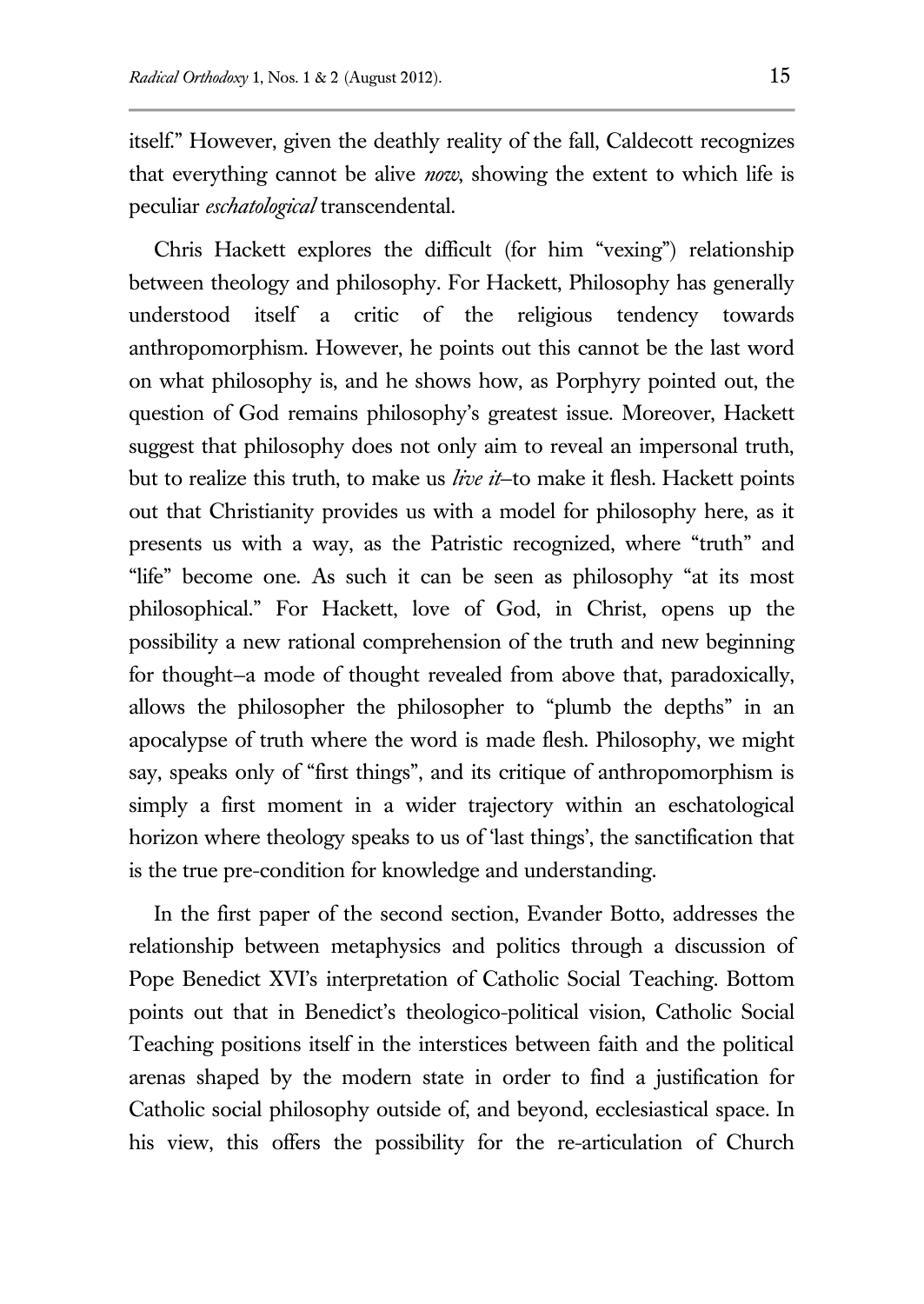teaching into the modern-political as such—something to that amounts to a re-valorization of contemporary modernity, albeit now articulated from a different metaphysical starting point. In this way, according to Botto, Benedict offers us a conception of politics that recognizes the need for truth and, more importantly, a need to preserve a "sensitivity to the truth" in an age where truth is often caricatured as the enemy of liberal tolerance. Against this, Botto informs us that for Pope Benedict, politics should be founded on the truth of human nature and rights understood as more than merely natural, as an expression of a conception of universal personhood (a conception that is nothing if not metaphysical)—showing again the need for a deeper intertwining of metaphysics and politics.

In the second paper of this section Neil Turnbull, contests the received sociological image of science derived from Kuhn's pseudo-Hegelian philosophical reflections. He shows how in the Kuhn-inspired Social Studies of Science—a movement that was positioned at the cutting edge of social theory and philosophy in latter part of twentieth century—suggest that experimental science is essentially a social practice that constructs the world in theoretically-salient ways. This image views science as an institution consisting of professionals guided by taken-for-granted paradigmatic assumptions. However, Turnbull contrasts this with a technology-centered philosophical account derived from the phenomenological reflections of Heidegger and Bachelard. Here, he shows how their conception of experimentation, as a form of worlddisclosure *via media* of instrumentation, shows that science can be more usefully be seen as an "instrumental encounter" with the unknown rather than a social construct (the former conceived by as a late-modern version of the Kantian noumenon). He goes on to show how, in combination, these accounts suggest an image of science that is more theological than sociological in that they imply an image of the experimental scientist as "seeker" and an image of scientific practice as grounded in what he terms "a mysticism of the instrument."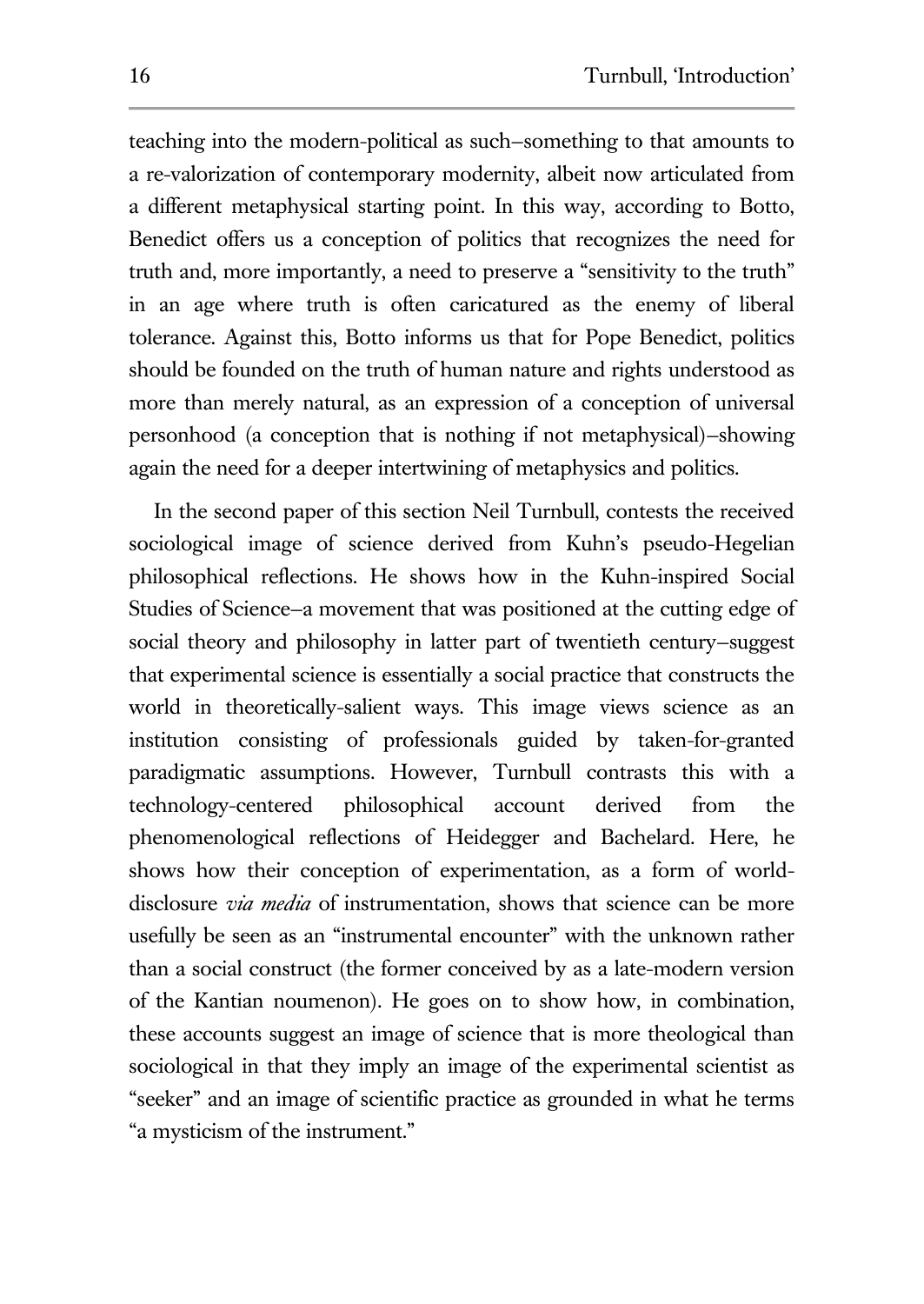Christopher Ben Simpson, in his paper, wonders where we should position William Desmond's work in the contemporary intellectual field – as a philosopher or as a theologian? With this mapping intention in mind, Simpson shows that there are real and strong affinities between Desmond's conception of the divine and those expressed by numerous Christian neo-Platonists. Like such neo-Platonic thinkers, Simpson argues that Desmond believes that Philosophy and Theology can relate to each other in terms of a constructive porosity—in way that is metaxological; "other" yet "together." Simpson goes on to suggest the Desmond, in many ways assumes and Plotinian conception of God, as a kind of an original generous plenitude, but avoids many of the heterodox tendencies of the latter. In this way, Simpson points out that Desmond manages to construct and "orthodox neo-Platonism," by short-circuiting certain pantheistic tendencies in heterodox neo-Platonism in a recognition of the mediated nature of the absolute itself.

Marcia Pally, in her piece asks how we are to begin the work of developing an alternative economic model in the context of the contemporary ("financial," although this is clearly a misnomer) crisis of capitalism—and here she turns to the theory and practice of America's "New Evangelicals." According to Pally, these new evangelicals reject the habitual knee-jerk association of evangelical Christianity with a fullthroated neo-liberalism, in that they advocate an anti-authoritarian ethic of civic responsibility that is in many ways fundamentally at odds with the basic precepts of American civil religion. More specifically, for Pally, drawing here on the results of her own empirical research, America's new evangelicals propose a social gospel that advocates a striving for a more just global world through a conception of service derived from scripture. As such, the new evangelicals, we might say, have eschewed the slide into a narrow minded nationalism in their advocacy of a more viable "cosmopolitical" individualism. This is a politics that is anti-statist (and thus not likely to defend American "liberal" ideals) but, as a politics of trust,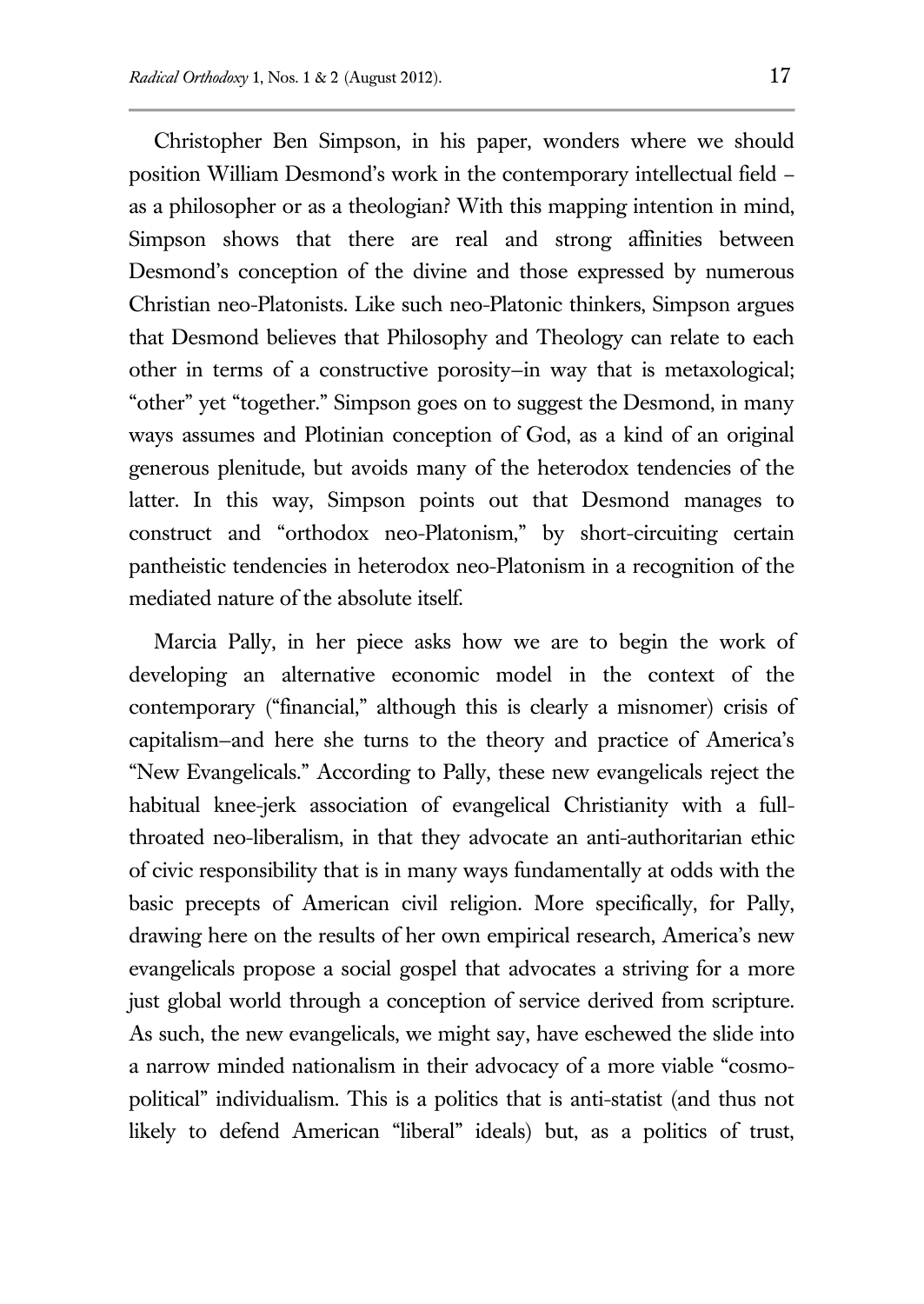fundamentally collective-minded; especially when we consider its theology, one that links salvation with ideas of agapeic giving.

In the round, what all these papers show is the extent to which metaphysical questions dominate contemporary intellectual and political agendas. They show that any adequate conception of personal and political life today will clearly need to transcend the often raw and always self-defeating naturalisms of modern philosophy. Each, in its own way, recognizes that our late-modernity cannot be understood in terms of flat ontologies, because theologico-philosophical reflection on the status of the human and its purposes will always upset the modern naturalistic applecart. As such, they begin to move philosophical reflection, and reflection on the nature of contemporary life, away from an idea of a constitutive subject/language/culture onto a terrain where modernity is conceived as metaphysical (a metaphysics that all modern agents presuppose (yet typically forget)). The recovery of the metaphysical dimensions of modernity not only begins the process of inaugurating a new dialogue between theology and philosophy—one of RO's trademark contributions to contemporary intellectual debates—but also allows for a new conception of the modern to emerge; one that recognizes that its deeper rhythms are not those of mass-productivist/consumerist routine, and that in conceiving of human life as essentially metaphysical, as a participating together in the one universal life, endorses an "alternatively modern" idea of what it means to be human.